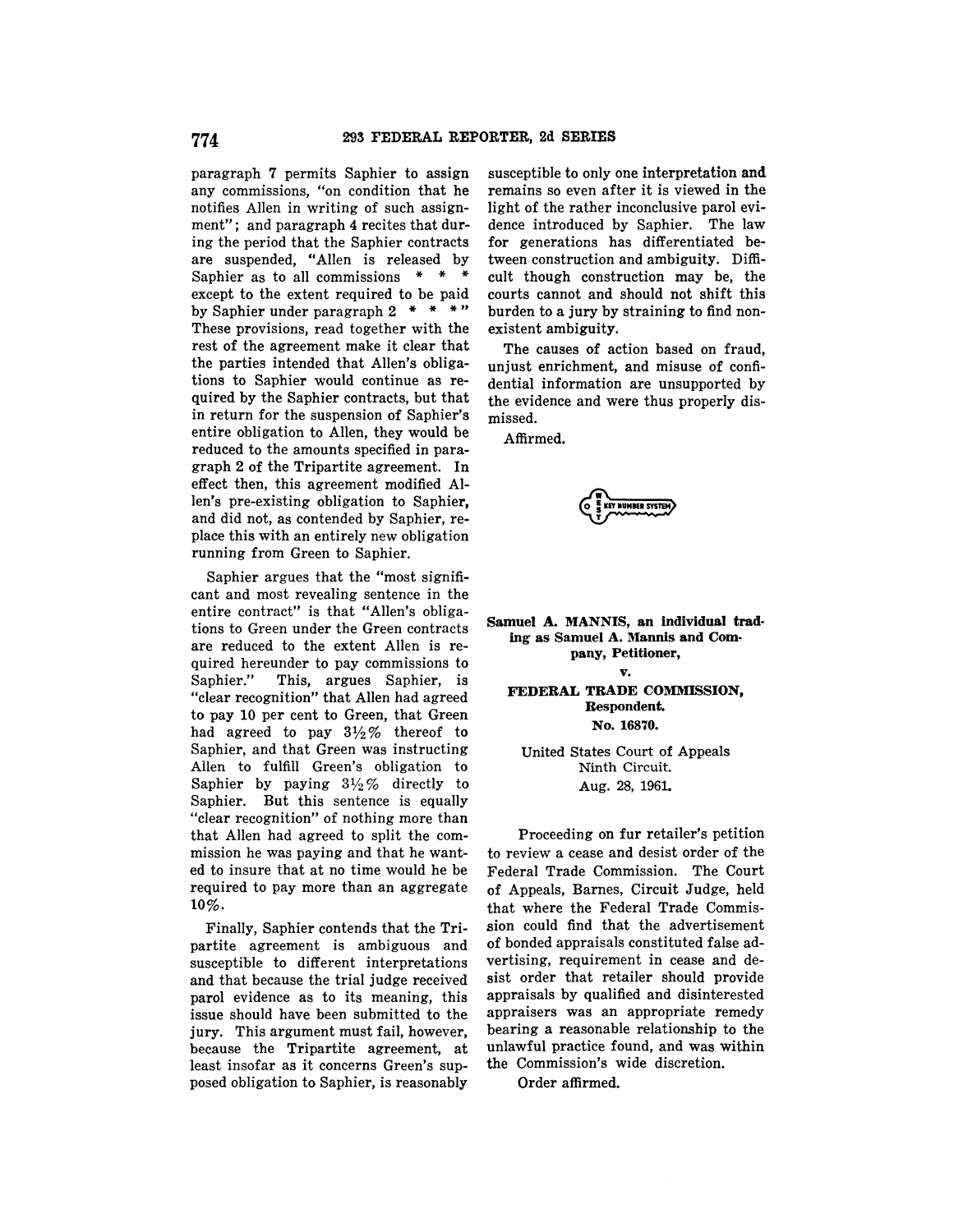# **MANNIS v. FEDERAL TRADE COMMISSION 775**

Cite as 293 F.2d 774 (1961)

## **1. Trade Regulation**  $\infty$ **801**

Federal Trade Commission finding that temporary and permanent invoices of fur retailer violated the Fur Products Labeling Act was supported by substantial evidence. Fur Products Labeling Act, § 5(b), 15 U.S.C.A. § 69c(b).

## **2. Trade Regulation**  $\approx 809$

Hearing commissioner's initial determination as to whether invoices of fur retailer violated Fur Products Labeling Act was not entitled to particularly great weight when evidence was of documentary nature which was before Federal Trade Commission in precisely same way as it was before examiner. Federal Trade Commission Act,§ 5(c, d), 15 U.S. C.A. § 45(c, d); Fur Products Labeling Act, §§ 2, 5(b), 15 U.S.C.A. §§ 69, 69c(b).

## **3. Trade Regulation**  $\infty$ **765**

Court was required to read statute regarding labeling of fur products hospitably with view to protecting retail purchasers against improper invoicing and Court of Appeals must assume that Federal Trade Commission's position that invoices violated statute was correct. Fur Products Labeling Act, § 2(f), 15 U.S.C.A. § 69(f).

### **4. Trade Regulation**  $\infty$ **801**

Evidence sustained finding of Federal Trade Commission that fur retailer had violated Fur Products Labeling Act by advertising secondhand furs without identifying them as such. Fur Products Labeling Act,  $\S$  5(a) (2), 15 U.S.C.A.  $§ 69c(a) (2).$ 

## 5. **Trade Regulation** <P765

Fur retailer's advertisement that he had "thousands" of furs to choose from when his inventory was less than 2,000 violated statute by constituting form of misrepresentation or deception. Fur Products Labeling Act,  $\S 5(a)$  (2, 5), 15 U.S.C.A. § 69c(a) (2, 5).

#### **6. Trade Regulation** <P765

Purpose of Fur Products Labeling Act is to protect consumers against false advertising and places affirmative burden on fur seller to state truth respecting

furs offered for sale. Fur Products Labeling Act, § 5(a) (2, 5), 15 U.S.C.A.  $§ 69c(a) (2, 5).$ 

## **7. Trade Regulation <P765**

Fur retailer's offer of bonded appraisals on furs offered for sale without having disinterested appraisers on hand constituted false advertising in violation of statute. Fur Products Labeling Act, § 5(a) (2, 5), 15 U.S.C.A. § 69c(a) (2, 5).

#### **8. Trade Regulation**  $\infty$ **812**

Where Federal Trade Commission could find that advertisement of bonded appraisals by fur retailer constituted false advertising, requirement in cease and desist order that retailer should provide appraisals by qualified and disinterested appraisers was appropriate remedy bearing reasonable relationship to unlawful practices found and was within the Commission's wide discretion. Fur Products Labeling Act, § 5(a) (2, 5), 15 U.S.C.A. § 69c(a) (2, 5); Federal Trade Commission Act, § 5(c), 15 U.S.C.A. § 45(c).

Jerome Weber and Benjamin Held by Benjamin Held, Los Angeles, Cal., **for**  petitioner.

James Mel. Henderson, Gen. Counsel for Federal Trade Comm., Alan **B.**  Hobbes, Asst. Gen. Counsel and Miles **J.**  Brown, Washington, D. C., for respondent.

Before BARNES, JERTBERG and MERRILL, Circuit Judges.

### BARNES, Circuit Judge.

This case arises as a petition to review an order of the Federal Trade Commis• sion (15 U.S.C.A.  $\S$  45(c)) requiring petitioner to cease and desist from certain violations of the Fur Products Labeling Act (15 U.S.C.A. § 69). This court has jurisdiction under 15 U.S.C.A. § 45(c) and (d).

Petitioner's business, located in Holly~ wood, California, consists of the retail selling of fur garments. An investigation of petitioner's business by the FTC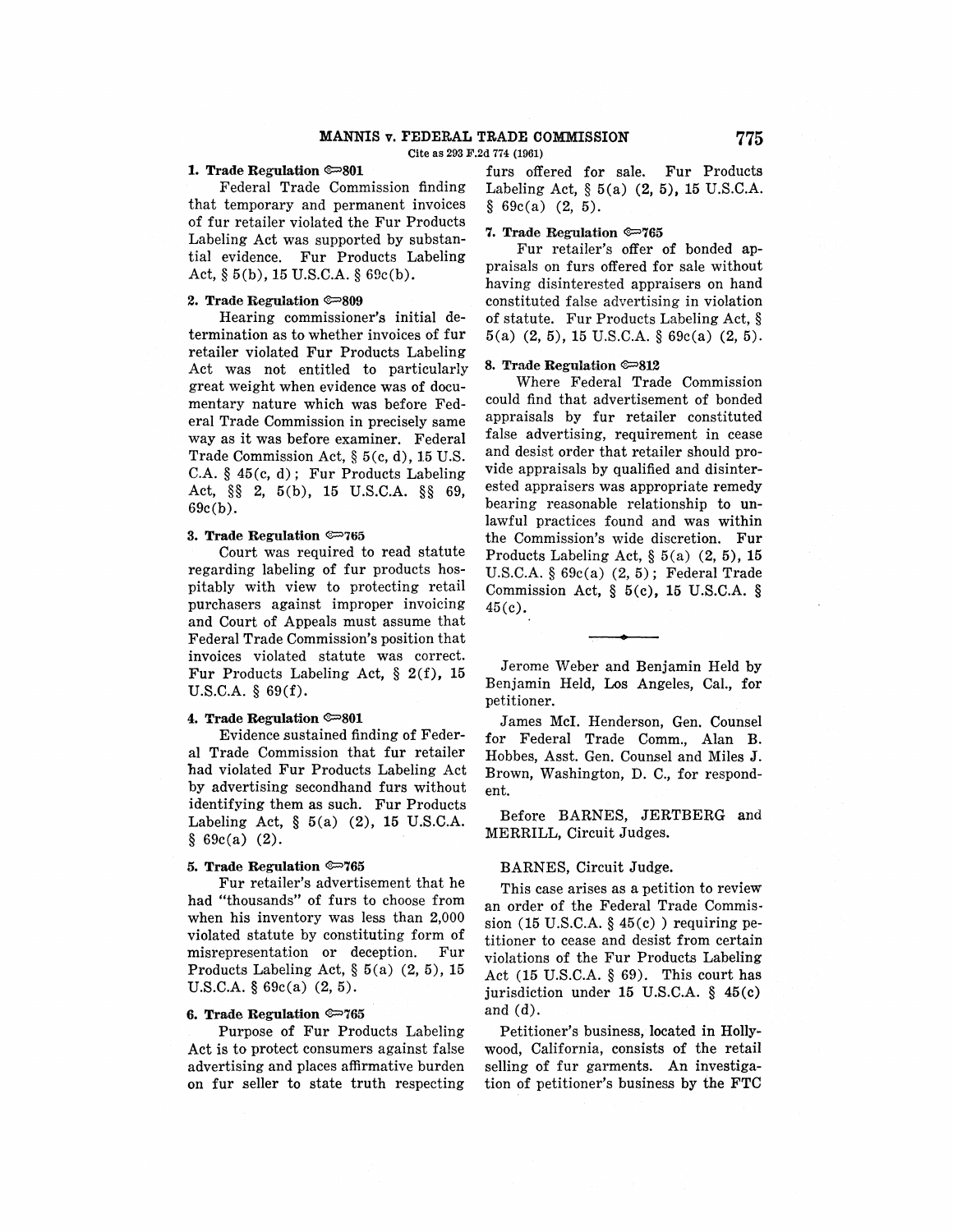revealed that petitioner had in many ways violated the Fur Products Labeling Act. An initial decision in the case was rendered by a hearing examiner and **an** appeal to the Commission was taken by both sides. The Commission issued an extensive cease and desist order proscribing the numerous violations which petitioner had committed. On this appeal petitioner attacks only a small segment of the order. No useful purpose can be served by including a résumé of the entire order.

**1.** Did petitioner issue false invoices in violation of the Act?

Respondent's counsel put in evidence a number of invoices which do not conform to the requirements established by **15**  U.S.C.A. § 69c(b). At least one of the violations alleged was quite far-fetched (muskrat was inadvertently spelled "mustrak"). Other asserted violations are hypertechnical (e. g., "Natural Breath of Spring Stole" does not, in the Commission's eyes, indicate that the animal producing the fur is a mink). Many of the more substantial violations relate to "temporary invoices." As to these, it was not clear whether they had ever been "replaced" by regular invoices containing the required information. The trial examiner, considering the nature of the defects and their number in comparison with the amount of business done by petitioner, determined that there was no "substantial proof of false invoicing." (Record, p. 29.)

The Commission did not agree with the trial examiner. It held that a defective invoice, whether "temporary" or "permanent," still violated the Act. The Commission found that the invoices presented in support of the false invoicing charge were, in fact, defective and did, therefore violate the Act. The Commission agreed that *some* of the violations were technical, but held that such violations still constitute false invoicing within the meaning of the Act.

**[1-3]** It cannot be said that the Commission's decision is unsupported by substantial evidence. There are a number of invoices **in** evidence; it is undisputed they do not come up to the standard set by the Act. Petitioner urges, however, that this court *cannot* find substantial evidence in support of the Commission's ruling in view of the Hearing Commissioner's contrary determination. Universal Camera Corporation v. N.L.R.B., 340 U.S. 474, 496, **71** S.Ct. 456, 95 L.Ed. 456. Petitioner's position in our opinion strains the language of the Universal Camera case beyond its limits. Furthermore, the Hearing Commissioner's initial determination, under the facts of this case, is not entitled to particularly great weight on the "invoice issue" now before us. Here the evidence (viz. the invoices) is of a documentary nature. It was before the Commission in precisely the same way it was before the trial examiner. Much of that evidence was disregarded by the trial examiner because of what the Commission found to be a mistake of law with respect to the legal nature of "temporary" invoices. While petitioner's discussion of the invoices continues to categorize them as "permanent" or "temporary," petitioner does not attempt to counter the Commission's assertion that there is no legal difference between the two kinds of documents. We are required to read  $\S$  2(f), 65 Stat. 175, "hospitably" with a view to protecting retail purchasers against improper invoicing. For purposes of this appeal then, we assume that the Commission's position is correct. F. T. C. v. Mandel Brothers, 1959, 359 U.S. 385, 79 S.Ct. 818, 3 L.Ed.2d 893.1

In short, there is substantial evidence to support the Commission's decision. Any doubt created by the fact that the hearing examiner arrived at a different

cided upon its merits, it would still seem that the construction rendered by the Commission is correct, under the interpretation placed upon the language in the Mandel case.

I. Petitioner failed to present argument (5 C.J.S. Appeal and Error § 1324(2) p. 334) and authority (Gilbert v. United States, 9 Cir., 1961, 291 F.2d 586, to the contrary. If the matter must be de-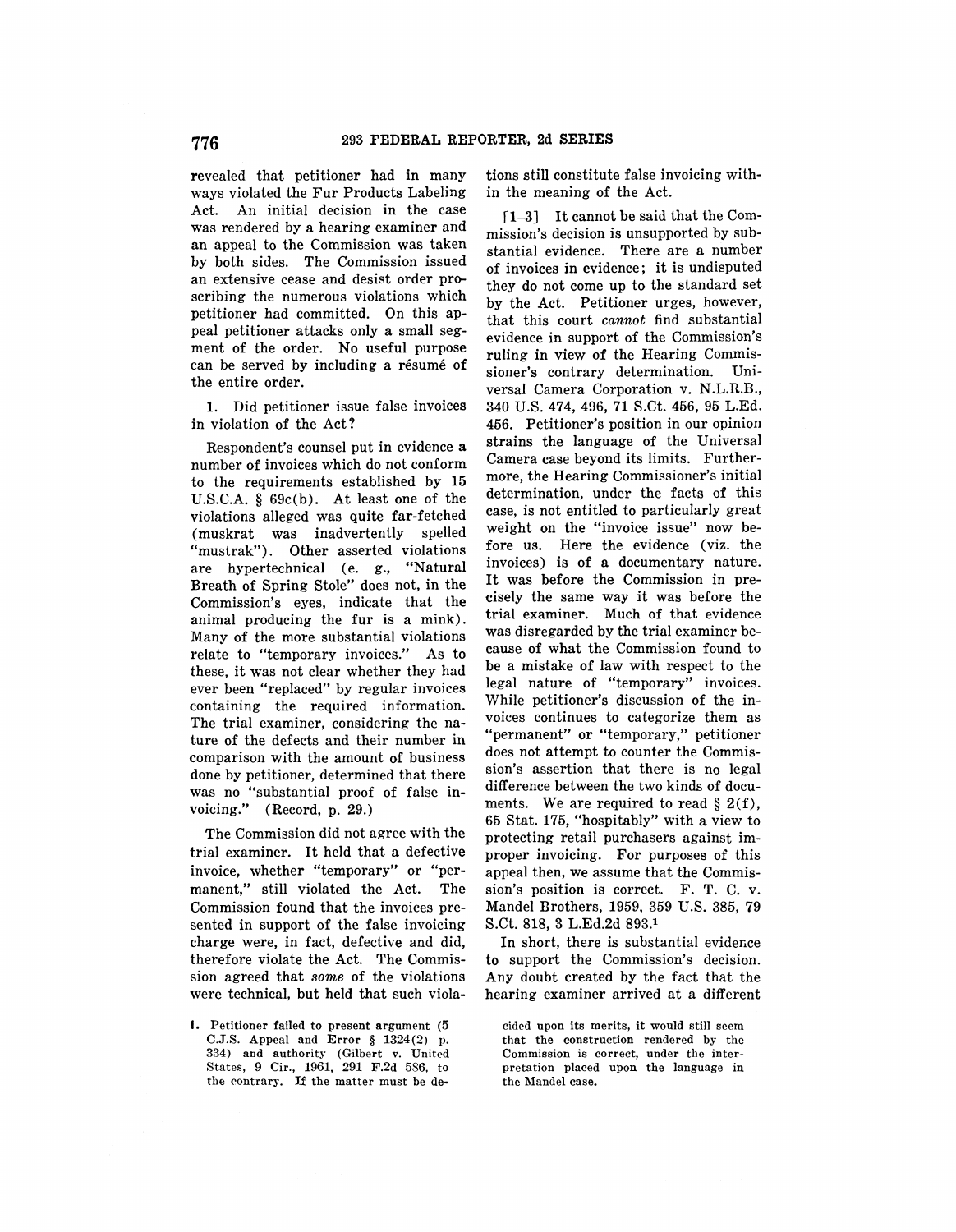conclusion is dissipated by the error of law (drawing a distinction between temporary and permanent invoices) which infected the hearing examiner's consideration of the evidence.

2. Did petitioner advertise secondhand furs without identifying them as such? (15 U.S.C.A. § 69c(a) (2).)

In the July 14, 1957, issue of the Los Angeles Times newspaper petitioner advertised "Mink stoles, scarfs-\$99 and up" and listed "Ranch Mink Coats" at "\$598." No reference to "second hand or used" fur appears. A Commission investigator took the advertisement to petitioner's place of business and asked of the manager (A. A. Weiss) to see one of the "Ranch Mink Coats." The one produced was a used garment. The investigator, testifying from notes, claimed that Weiss told him there were no new \$598 Ranch Mink Coats in stock. Weiss, testifying from memory, denied this. The examiner believed the Commission investigator.

[**4]** Petitioner urges that in view of the conflict of testimony this single incident is inadequate evidence to support the issuance of a cease and desist order. The Commission, of course, had the right to assess the credibility of witnesses and to make a decision upon the evidence so evaluated. While the evidence is not overwhelming, it is sufficient to establish that there was a violation of the Act. There is, further, corroborative evidence. Though petitioner advertised mink pieces for \$99, he could produce no proof of any sale of a new mink piece made at that price.

We do not find the evidence supporting the Commission's decision on this issue to be insubstantial. If the investigator's testimony is believed, it clearly appears that petitioner's advertisement did "not show that the fur [was] used fur or \* \* \* contain[ed] used fur, when such [was] the fact."  $(15 \text{ U.S.C.A. } § 69c(a))$ (2).)

[5] 3. Did petitioner violate 15 U.S. C.A.  $§ 69c(a)$  (5) by advertising he had "thousands of furs to choose from," thus 293 F.2d-49½

constituting "a[ny] form of misrepresentation or deception"?

While petitioner was advertising that he had "thousands of furs to choose from," his inventory in one instance did not exceed 1,541 furs and at another time did not exceed 1,263. The.trial examiner viewed this aspect of the case with indulgence. Petitioner's inventory necessarily varied from time to time. The advertising was, in the examiner's eyes, mere puffing. The Commission was more strict. Any number of furs less than 2,000 cannot be described as "thousands"; the advertising thus violated the terms of the statute.

Petitioner contends that no violation of 15 U.S.C.A.  $\S$  69 $c(a)$  (5) is established unless the Commission proves that "the advertising \* \* \* has the capacity to mislead the public into buying [the] product in the belief that it is acquiring one essentially different." (Brief, p. 29). But we think that petitioner's advertising has this capacity. We agree with respondent in its assertion that petitioner's advertising is designed "to convey the idea that a myriad of items are waiting to be moved from stock at reduced prices [and] to give the impression of a distress sale of all manner of desirable goods and thus the opportunity for making a better selection."

[6] The purpose of the Act is the protection of consumers against false advertising. F. T. C. v. Mandel Brothers, supra, 359 U.S. at page 388, 79 S.Ct. at page 822. It places an affirmative burden on a fur seller to state the truth respecting his furs offered for sale. We think that the Commission's interpretation of the law is a valid way of attaining this objective; even though it is not a way this court or its individual members might have selected had they been the one charged with initiating this action.

[7] 4. Did petitioner's offer of "bonded appraisals" constitute false advertising?

As part of his advertising, petitioner frequently included the offer of "written bonded appraisals with all furs." The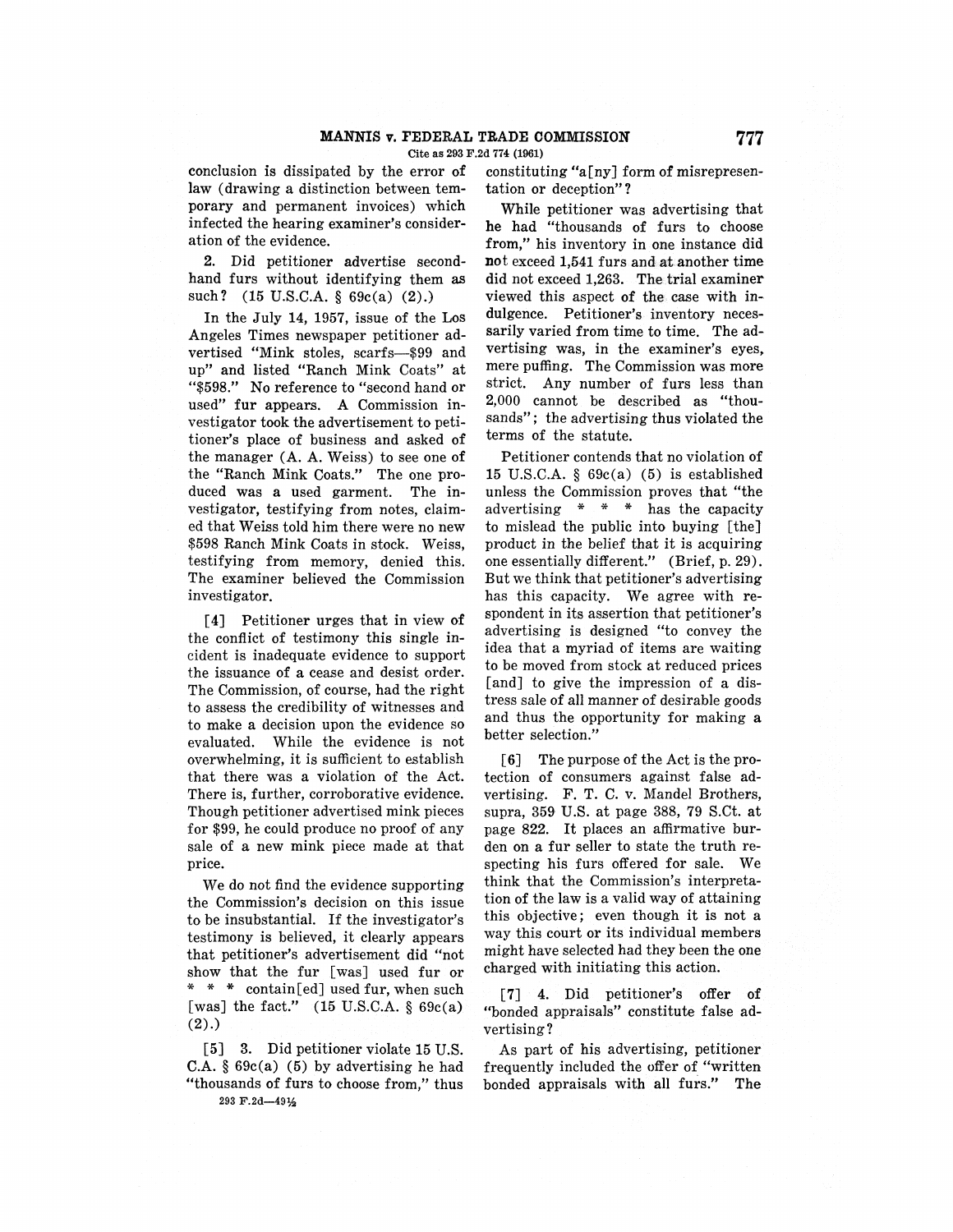hearing examiner found that the appraisals given were not bona fide and that the advertising offering them had the capacity to deceive the customer. Accordingly the cease and desist order prohibits petitioner from placing advertisements which use the term "written bonded appraisals" (or similar language), unless the appraisals rendered are given by qualified and disinterested appraisers. We note that the order relates to advertisements only; it does not prohibit any appraisals.

There is no evidence (petitioner asserts) that any appraisal could have induced a purchase, for admittedly the appraisals were not given until *after* the purchase had been made. (Record, p. 40.) This contention overlooks the fact that salesmen frequently intimated, or openly stated, what the appraised value would be. Robert Schnebly, when purchasing a fur for his wife, asked what the appraised value would be and he was told that the fur would be appraised at \$1,490 (a figure greatly in excess of the purchase price of \$995). (Record, pp. 146, 203.) The purpose of such representations could well only have been to induce a sale. In an attempt to discredit this evidence, petitioner describes Schnebly's testimony as being garbled, and therefore entitled to no weight. We agree that Schnebly's testimony is not perfectly lucid in every respect, but it is clear and unequivocal on the point relevant here. Petitioner also asserts that Schnebly, rather than seeking to rescind the transaction, affirmatively desires to complete it. We find no evidence on this point except the witness's statement that he believes the sale to have been completed "legally speaking" (Record, p. 148). This indicates at most that Schnebly feels he cannot now back out of the transaction. There is no indication what Schnebly would do if he thought he had a "free choice" in the matter.

There is also evidence that customers were told what a fur "was worth" (Record, p. 107) and how much a fur could be insured for (Record, p. 141). As used **by** petitioner, then, the advertisements of free appraisals did have the *capacity* to induce purchases.

The facts in the record support the conclusion that the appraisals were promotional devices rather than bona fide estimates of the value of the merchandise. Petitioner appraised the furs at the top of their retail value-"at the highest figure he and his sales manager thought they could be sold for," anywhere. (Record, p. 40.) This appraisal figure almost always exceeded the actual price for which petitioner sold the goods. These facts must be considered in light of petitioner's well-advertised claims that he sold his goods below cost (Ex. C X, 4, 5, 103, 104, 105 and 107), and particularly the fact that customers were informed of appraisal values before purchases. From such facts it is reasonable for a trier of fact to infer that the appraisals were made to promote sales, rather than to reach a proper evaluation for insurance purposes.

Finally petitioner contends that paragraph 2E of the Commission's order (Record, p. 46) should be altered by striking the words "having no pecuniary or other interest in such fur products." This would permit petitioner to continue to advertise "written bonded appraisals" and to continue to render the appraisals himself. The order, if so revised, would simply require that petitioner's appraisals be bona fide and authentic.

[8] The Commission need not trust petitioner to reform his past practices. The Commission has, instead, commanded that *when petitioner advertises an offer*  of written appraisals, he shall provide appraisals by qualified *and* disinterested appraisers. This remedy, we think, is an appropriate one, bearing a reasonable relationship to the unlawful advertising practices found. The remedy selected is one which the Commission, in its "wide discretion," was entitled to choose. Siegel Co. v. Federal Trade Comm., 1946, 327 U.S. 608, 611, 66 S.Ct. 758, 90 L.Ed. 888; F. T. C. v. Mandel Brothers, supra, 359 U.S. at pages 392-393, 79 S.Ct. at page 824.